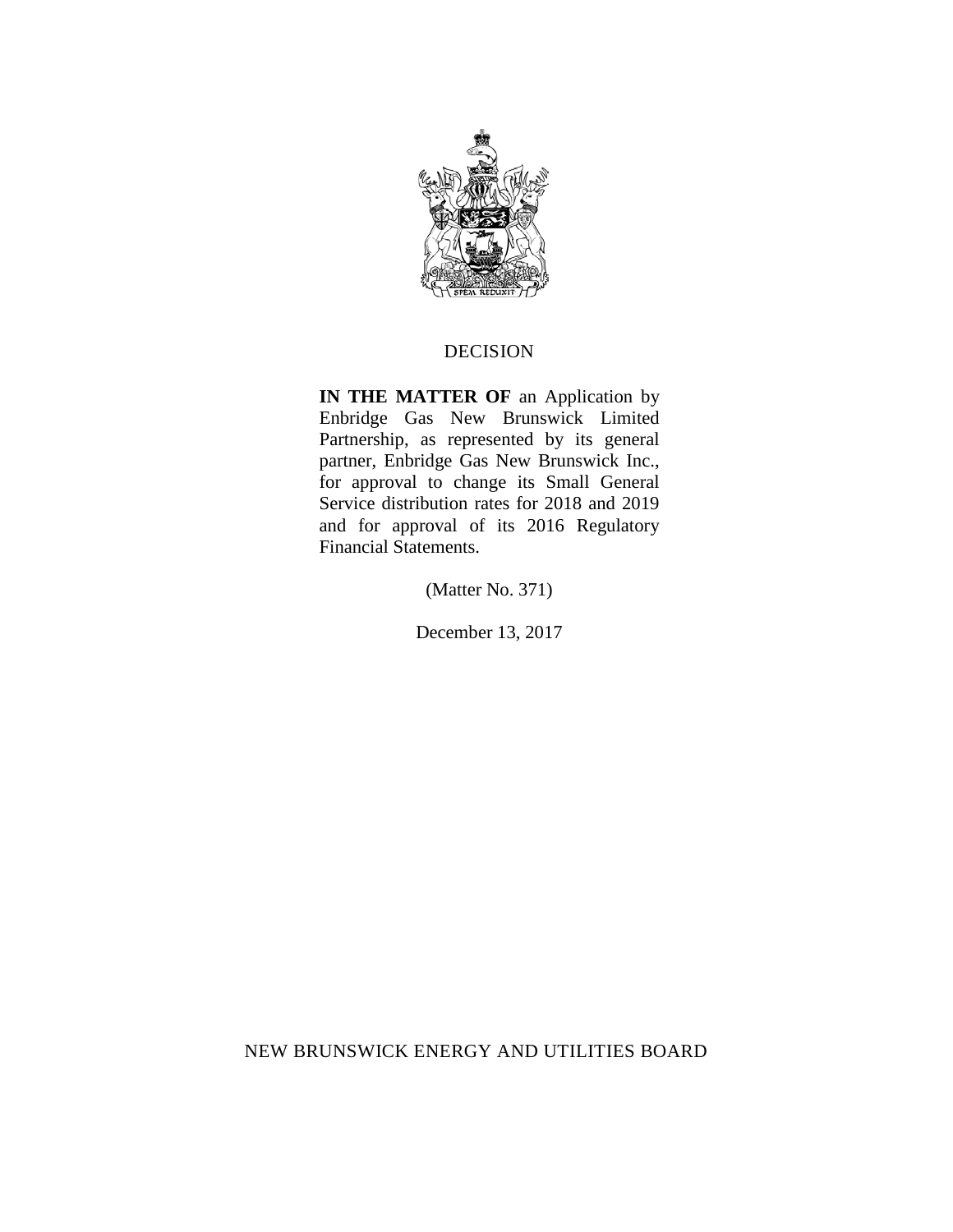## NEW BRUNSWICK ENERGY AND UTILITIES BOARD

**IN THE MATTER of** an Application by Enbridge Gas New Brunswick Limited Partnership, as represented by its general partner, Enbridge Gas New Brunswick Inc., for approval to change its Small General Service distribution rates for 2018 and 2019 and for approval of its 2016 Regulatory Financial Statements. (Matter No. 371)

## **NEW BRUNSWICK ENERGY AND UTILITIES BOARD:**

| Chairperson:                                    | Raymond Gorman, Q.C.       |
|-------------------------------------------------|----------------------------|
| Members:                                        | Patrick Ervin              |
|                                                 | <b>John Patrick Herron</b> |
| Counsel:                                        | Ellen Desmond, Q.C.        |
| <b>Chief Clerk:</b>                             | Kathleen Mitchell          |
| <b>APPLICANT:</b>                               |                            |
| Enbridge Gas New Brunswick Limited Partnership: | Len Hoyt, Q.C.             |
| <b>INTERVENERS:</b>                             |                            |
| Arauco North America:                           | <b>Christopher Stewart</b> |

Public Intervener: Figure 1.1 and The Heather Black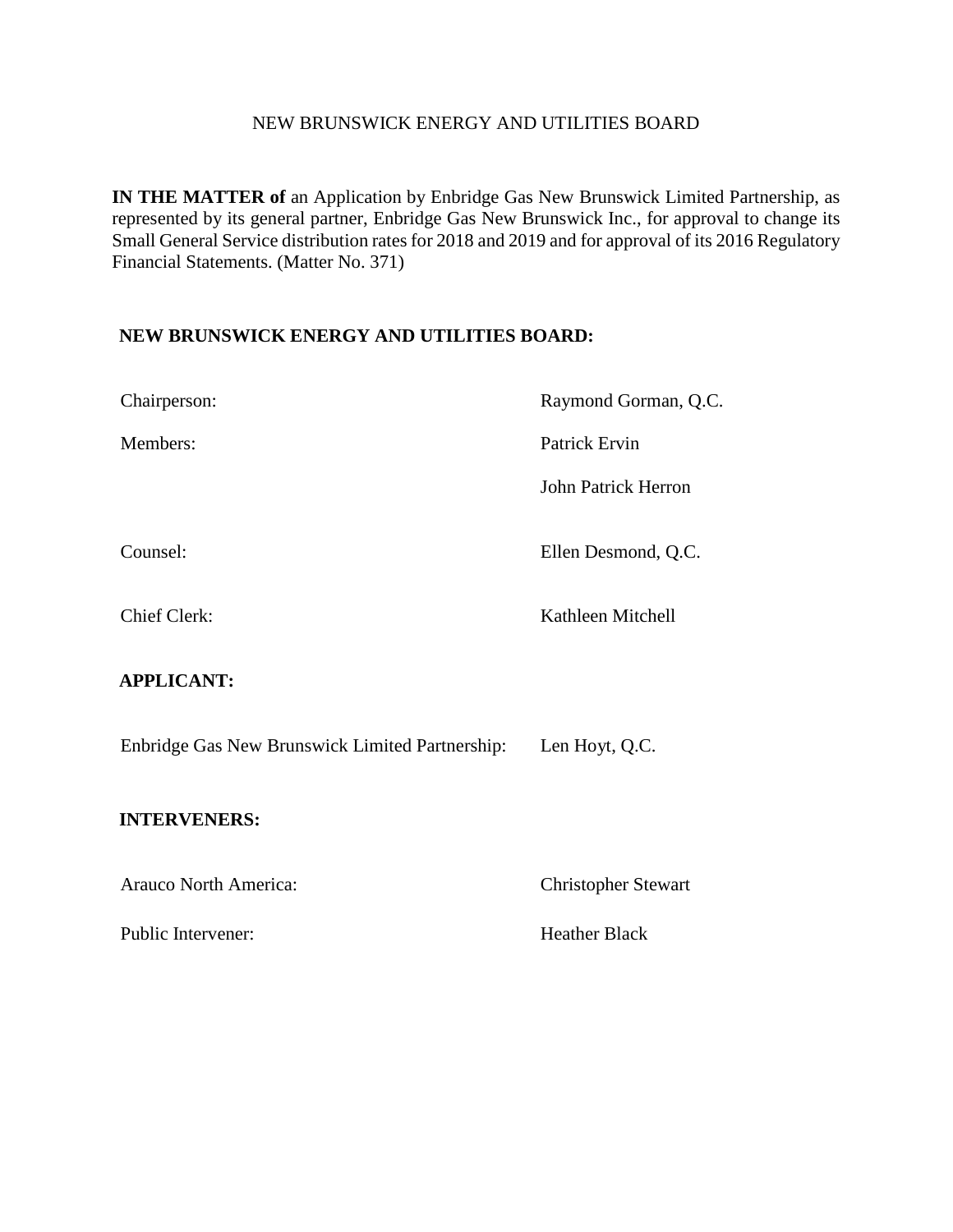# **A. Introduction**

- [1] Enbridge Gas New Brunswick Limited Partnership, as represented by its general partner, Enbridge Gas New Brunswick Inc. (EGNB), filed an application with the New Brunswick Energy and Utilities Board (Board) seeking changes to distribution rates for the Small General Service (SGS) customer class for 2018 and 2019. EGNB proposes that changes to SGS distribution rates take effect on January 1, 2018 and on January 1, 2019, respectively. There is no request to change distribution rates for non-SGS classes, for reasons set out below.
- [2] EGNB is also seeking approval of its 2016 Regulatory Financial Statements and approval of a revised Handbook of Rates and Distribution Services.
- [3] On December 16, 2016, amendments to the *Gas Distribution Act, 1999* (Act) became effective. Revisions of particular relevance to the current application are summarized as follows:
	- a) The 2017 rates and tariffs that were approved by the Board in relation to all customer classes other than SGS are subject to a rates and tariffs freeze until December 31, 2019, subject to certain provisions that may impact non-SGS rates between 2018 and 2020. (s. 52.07)
	- b) The *Rates and Tariffs Regulation* (NB Regulation 2012-49), which formerly prescribed customer classes and methods by which the Board was required to determine rates and tariffs, was repealed.
	- c) The Board is required to recognize the regulatory deferral account (established by a Board order dated June 23, 2000) in the amount of \$144.5 million. No portion of that account shall be included in the revenue requirement for the years 2017 to 2019 inclusive. (ss. 52(5)(c), 52.01 and 52.02)
	- d) For the period from January 1, 2017 to December 31, 2019, no amounts shall be credited towards the balance in the regulatory deferral account, subject to certain conditions. (ss. 52.03(1))
	- e) For the purposes of fixing rates and tariffs for 2018 and 2019, the Board shall permit a return on equity of 10.9%. (s. 52.05)
	- f) EGNB is required to file with the Board an application for approval of rates and tariffs for the SGS customer class, covering the period from January 1, 2018 to December 31, 2019. (ss. 52.06(1) and (2))
	- g) The Board is required to approve an increase in the variable portion of the SGS rates, as approved by the Board for 2017, by 3% effective January 1, 2018 and by 3%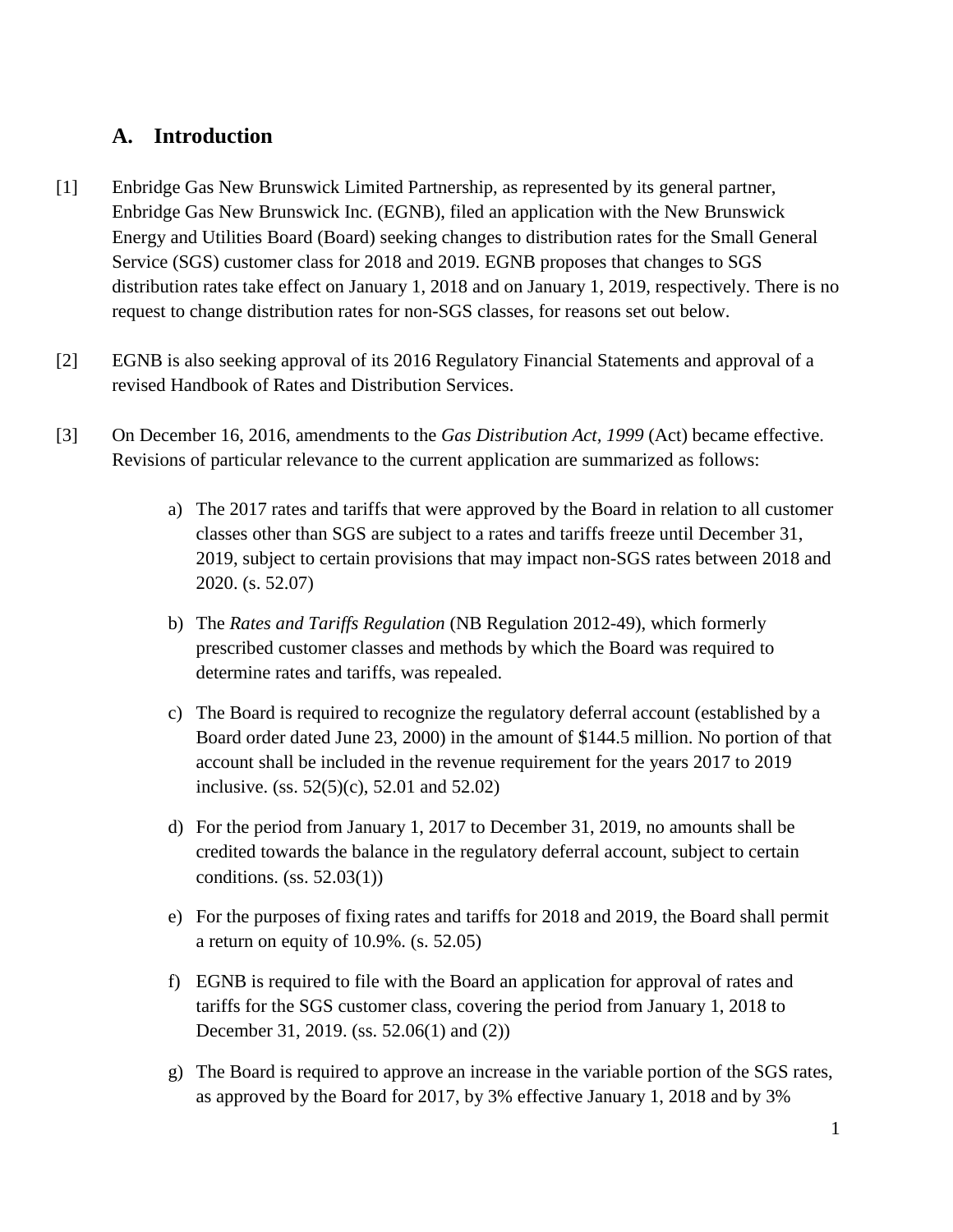effective January 1, 2019. This is subject to conditions that may impact SGS rates in 2018 or 2019. (s. 52.06(3))

- [4] Although not all of the revisions are currently applicable to this application, the revisions to the Act may have a future impact on the 2018, 2019 and future customer rates, and on the ability of EGNB to apply credits to the regulatory deferral account.
- [5] For example, if EGNB's 2017 year-end results in an actual return on equity in excess of 10.9%, any excess up to 200 basis points shall be credited to the regulatory deferral account. Any excess beyond 200 basis points would be equally split between a credit to the regulatory deferral account and a reduction in EGNB's revenue requirement for 2018, which would be applied to decrease the rates for one or more non-SGS classes. The same would apply in relation to 2018 and 2019 year-end results.
- [6] Rates otherwise in effect in 2018 and 2019 could also be impacted if the Board, at any time during those years, approves an average increase of greater than 3% in residential class electricity rates. In such an event, the Board would be required to order a similar increase in the SGS rates and resultant reductions in one or more non-SGS class rates.

# **B. Issues**

- [7] This decision addresses the following issues:
	- 1. Approval of the 2016 Regulatory Financial Statements;
	- 2. Approval of the 2018 and 2019 Budgets;
	- 3. Approval of SGS distribution rates for 2018 and 2019; and
	- 4. Other issues as set out in this Decision.

# **C. Analysis**

# **1. 2016 Regulatory Financial Statements**

[8] In its decision dated November 30, 2016 in Matter 330, the Board indicated that an evaluation of the Board's ongoing retrospective financial reviews is warranted. The amended Act now requires retrospective reviews to determine the disposition of any returns in excess of 10.9% during the years 2017 to 2019. In addition, the SEP test, discussed below, is based on retrospective reviews.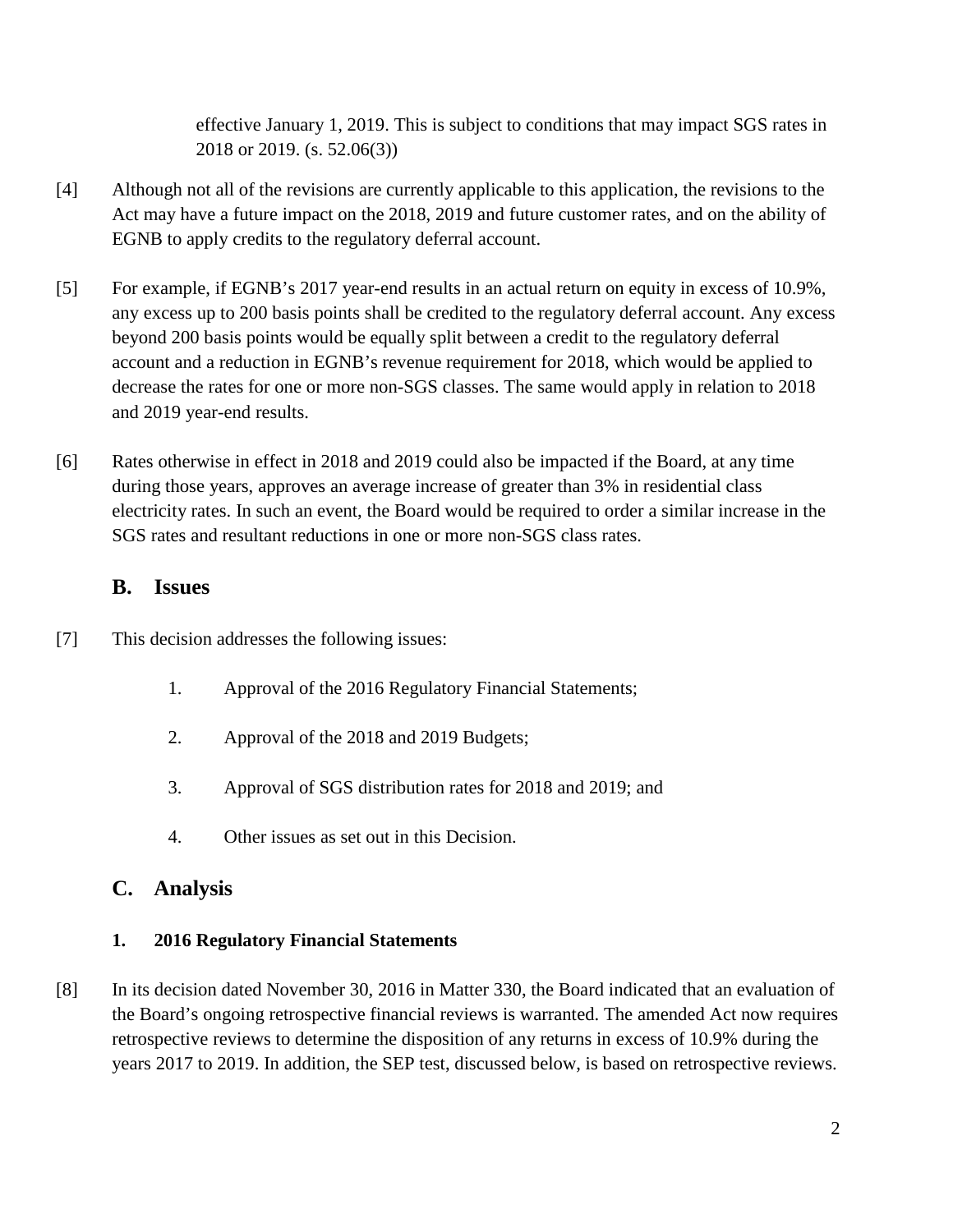For these reasons, the Board will continue to conduct retrospective reviews for the foreseeable future.

# **a. O&M Expense Ratio**

- [9] The Board sets an annual Operations and Maintenance (O&M) expense ratio target, based on EGNB's budgeted O&M expense (before transportation costs), and its projected throughput. A ratio target was originally required to determine the ability of EGNB to add to its deferral account.
- [10] In Matter 306, the Board approved a 2016 net O&M budget of \$12.14 million and a forecasted throughput of 6,002 terajoules (TJs). The resulting target was \$2.02 per gigajoule (GJ). Based on the 2016 actual results of \$10.69 million O&M expense (before transportation costs) and 5,515 TJs of throughput, the O&M expense ratio was \$1.94 per GJ, which is within the target.
- [11] The Board is of the view that a retrospective O&M ratio test no longer serves a useful purpose, considering that the Act does not permit any additions to the regulatory deferral account. The Act establishes the balance of the regulatory deferral account at a specified amount, and governs any reductions. EGNB is no longer required to present an O&M ratio test as part of a retrospective financial review.

## **b. SEP Test**

- [12] The Board also assesses the prudency of system expansion related capital expenditures as part of its retrospective review. The Board established a system expansion portfolio (SEP) test in its decision of May 16, 2011.
- [13] In order to pass the SEP test, the annualized revenues from system expansions in a year must exceed the depreciated expansion capital costs by at least 4% (or a ratio of 104%). Failing this test could result in the Board reducing EGNB's rate base by an amount that would be required to pass the test.
- [14] The 2016 SEP test failed. Under the current method, the ratio is 78%, based on incremental revenues of \$413 thousand and incremental costs of \$532 thousand. A reduction of \$1.266 million in the total capital expansion cost would be required to attain a ratio of 104%.
- [15] A revised method was submitted by EGNB, using only those capital costs tied directly to customers included in the revenue portion of the test. Under this method, 19 expansion projects in 2016 would be removed from capital, reducing the capital spend, for SEP test purposes, by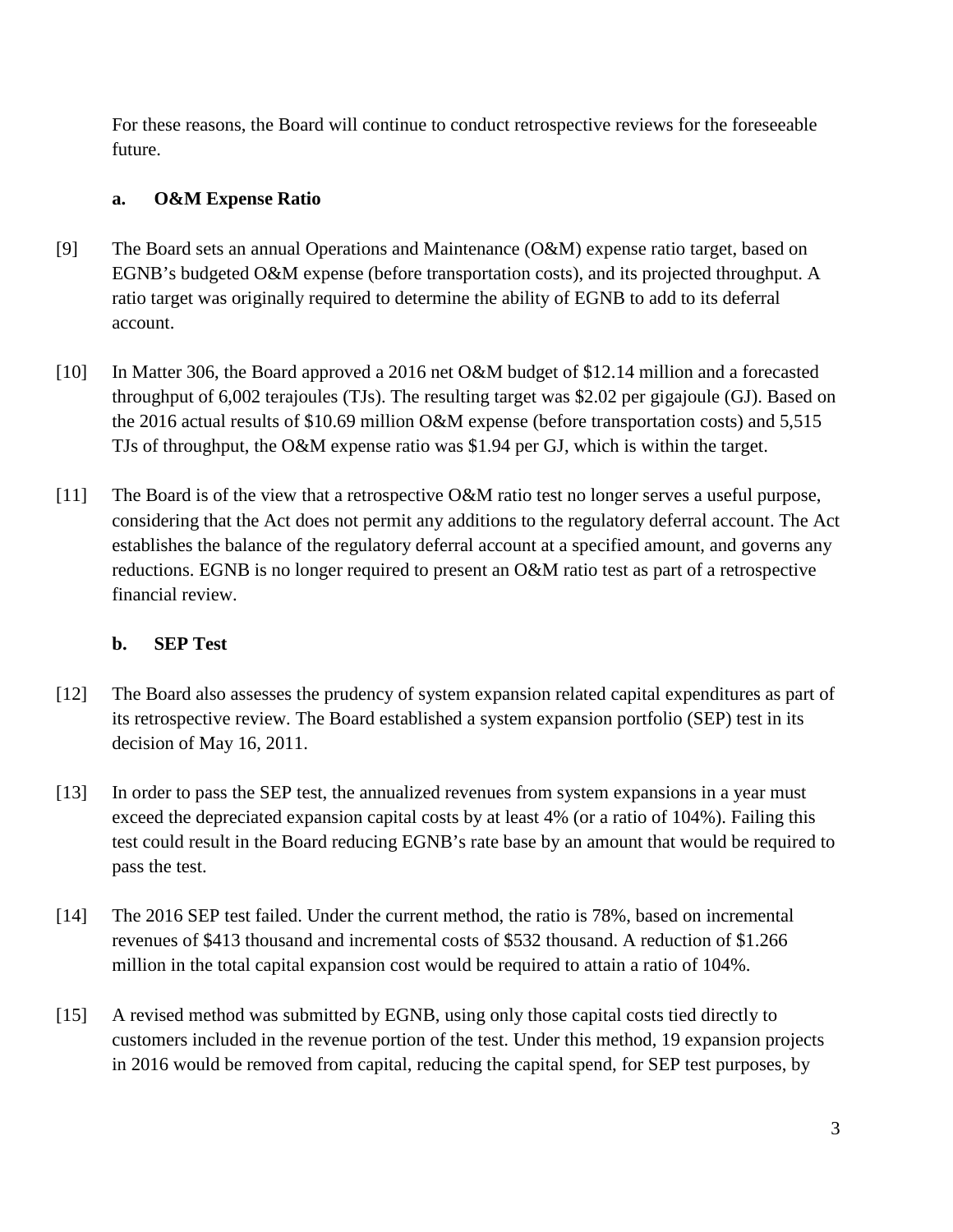\$1,124 million, which would reduce incremental costs to \$428 thousand. This would still fail the SEP test, but with a ratio of 97%.

- [16] EGNB argued that the SEP test is but one factor in assessing prudent capital spending, and that failing the test is not an automatic indicator of imprudent expansion. It maintains that it has spent prudently in 2016 for the benefit of the system. In its submission, the primary reason for not passing the test was because of where EGNB was in its growth life cycle. It cited earlier legislative constraints and competition from alternative fuels, leading to fewer customer attachments. In its argument, it suggested that the wording of the Board's more recent SEP test evaluations imply a flexible approach.
- [17] EGNB also explained that "timing quirks" can affect SEP test results, which could be mitigated by using multiple year data. EGNB referred to several alternative approaches to the current SEP test as being more appropriate to evaluate the prudency of system expansions.
- [18] Mr. Robert Knecht, in evidence filed by the Public Intervener, agreed that EGNB's revised method of matching revenues and costs is a sound accounting and economic principle. He acknowledged that there are alternative methods of evaluating the prudence of capital spending that could be considered for future purposes. Mr. Knecht stated however, that any change in the SEP test method should only be applied in future reviews, and not in relation to the 2016 results.
- [19] The Board agrees that the SEP test should be applied without modification to the 2016 financial statements in a manner that is consistent with its earlier decisions. There was nothing in the evidence or argument that would necessitate a departure from the regulatory model first adopted in 2011.
- [20] The result of the SEP test is the reduction of the 2016 expansion capital additions from \$4.994 million to \$3.728 million, a difference of \$1.266 million in its rate base. EGNB is directed to make this reduction in its 2016 regulatory financial statements and to refile the statements for Board approval. Regulatory financial statements for later years will also reflect this modification.
- [21] If EGNB wishes to propose modifications to the Board's method of evaluating the prudence of expansion projects, it should file a proposal in a future application.

## **2. 2018 and 2019 Budgets**

[22] The Board's fixing or approval of just and reasonable rates is typically founded in part upon its determination and approval of the utility's revenue requirement for a future test year. The current application does not follow this pattern. Subject to certain provisions, the Act establishes 2018 and 2019 rates. Although EGNB has presented its proposed budgets for those years, any Board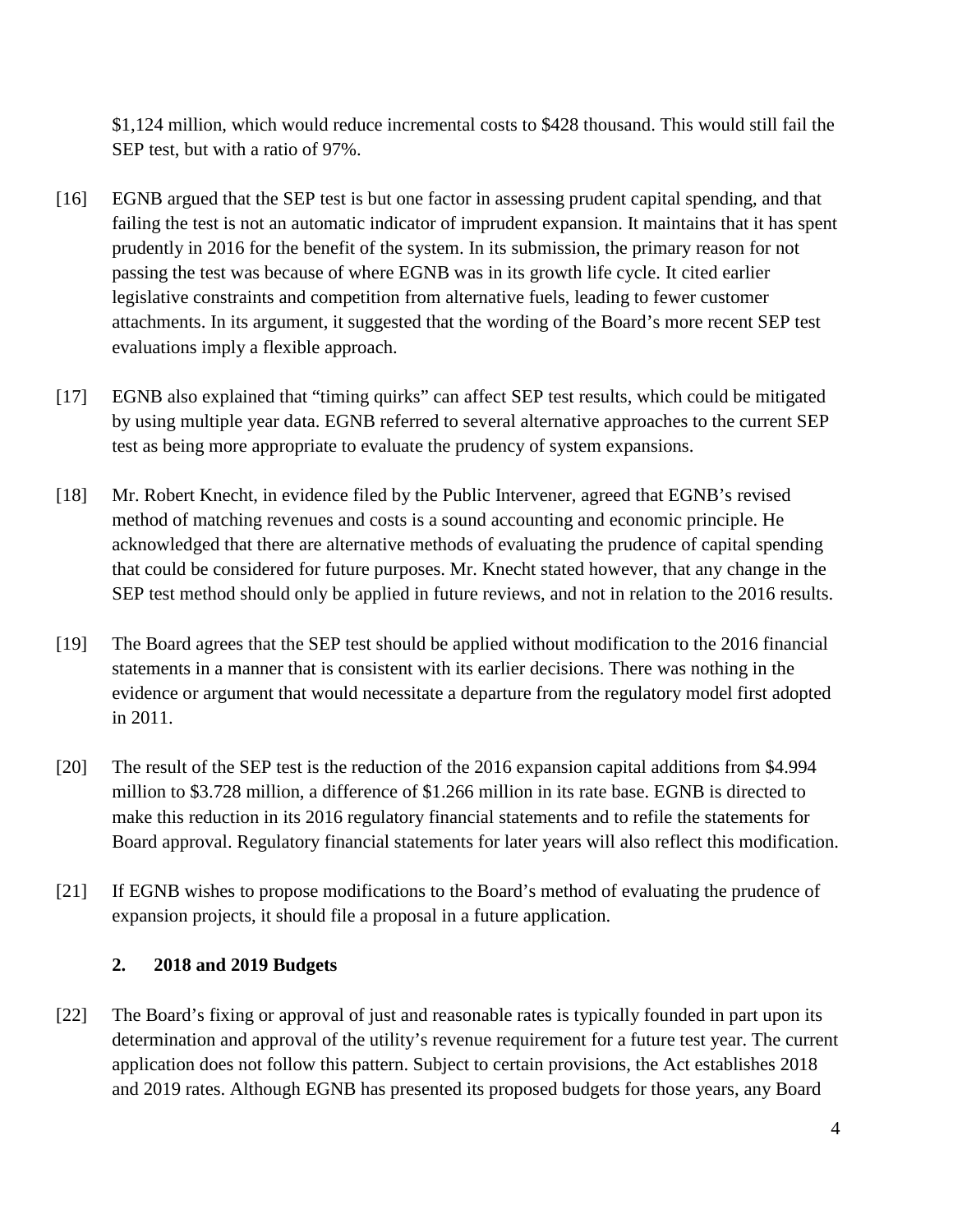determination concerning those budgets would have no impact, in this decision, upon 2018 or 2019 rates. Later contingencies, as mentioned at the outset of this decision, could however impact such rates.

[23] Despite this, the budgets inform the Board of EGNB's consumption forecasts and spending plans for the years in question. These will be compared, with any variance explanations, with eventual financial results. This, in turn, will assist the Board in its determinations of EGNB's revenue requirements and just and reasonable rates for 2020 and beyond.

# **a. Non-Residential Retention and Propane Winback Programs**

- [24] Given that distribution rates are prescribed for 2018 and 2019, amounts budgeted on the Non-Residential Retention and Propane Winback Programs will have no impact on rates for those years.
	- **i.** Non-Residential Retention Program
- [25] The Non-Residential Retention program budgets for 2018 and 2019 are \$100,000 and \$50,000, respectively. The 2016 actual expense for the program was \$85,000 (17% of the \$500,000 budget) and the 2017 forecast is \$50,000 (50% of the \$100,000 budget). The details of the program are the same as those reviewed by the Board in prior rate applications (formerly referred to as the commercial customer retention program).
	- **ii.** Propane Winback Program
- [26] The Propane Winback program proposed for 2018 and 2019, has budgeted spending of \$100,000 and \$50,000, respectively. Its aim is to recapture eligible customers who had left the system in favour of propane. EGNB explained that the program will target strategic lost accounts which have a positive payment history and offer a large revenue potential. A payback period of one year or less is part of EGNB's criteria.
- [27] When questioned about the need for such a program in light of trending increases in propane pricing, EGNB pointed out that some incentives would assist to cover certain re-conversion costs. The program would also be retained as insurance against propane market downswings.

## **b. Incentive Programs**

[28] The Residential Incentive Program and the newly-proposed Commercial Incentive Program are part of the capital budgets for 2018 and 2019. Although spending in 2018 and 2019 will have no impact on rates in those years, it will be added to the rate base, and amortized.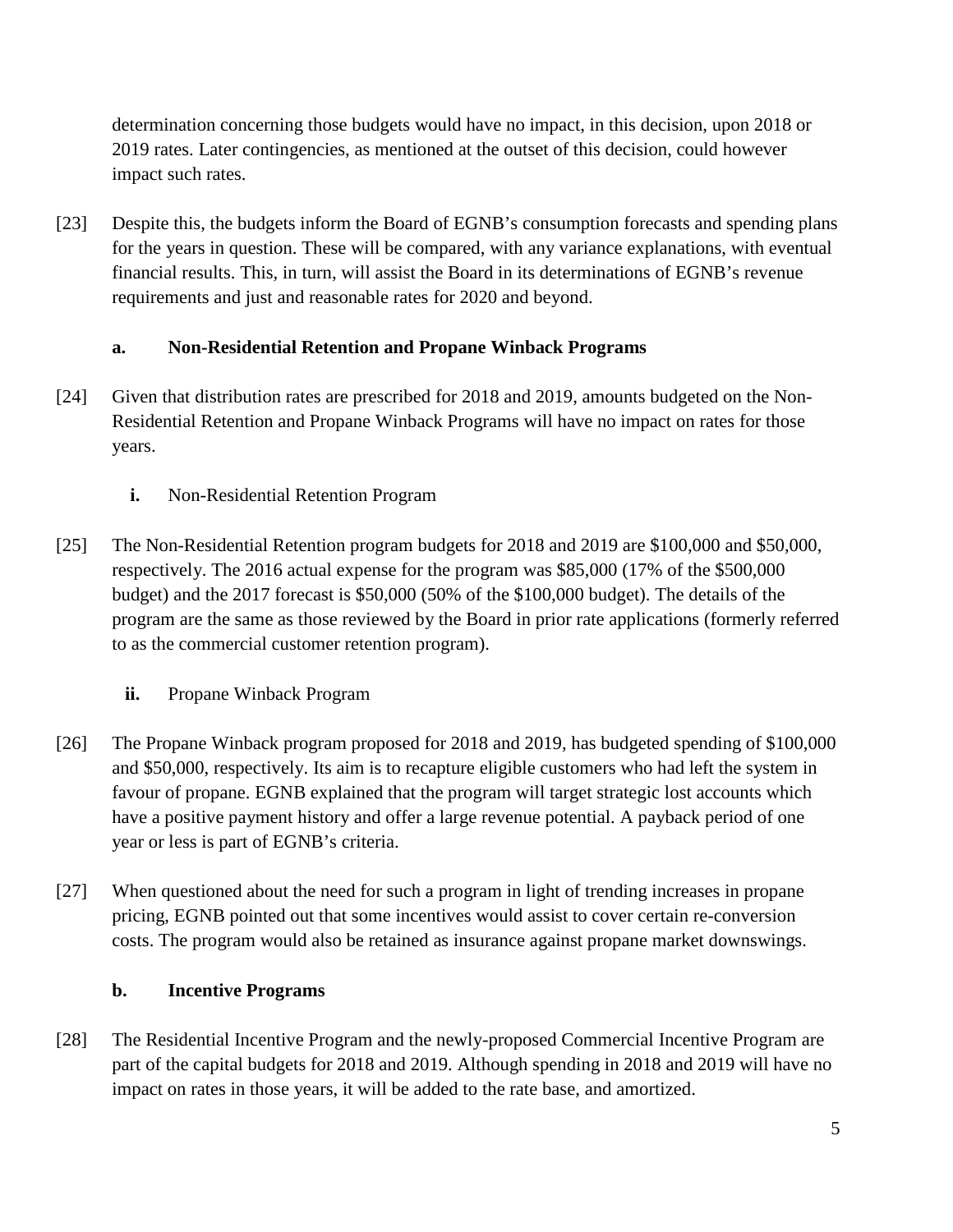- [29] EGNB acknowledged during testimony that the payback periods for these incentive programs depend upon the resulting amount of additional consumption. EGNB is treating these as a form of market testing over the next two years, to determine their effectiveness at customer attraction.
	- **i.** Residential Incentive Program
- [30] The Residential Incentive Program provides an incentive of up to \$2,000 to SGS customers, depending on expected consumption and equipment. The 2016 and 2017 budgets were \$100,000 each. Actual spending for those years were \$88,000 and \$41,000 (to September 8, 2017).
- [31] Program spending in 2018 is budgeted at \$100,000 to attract 40 new customers and 20 customers considering adding new load. In 2019, the \$250,000 budget is aimed at 100 new customers and 50 existing customers with additional load.
- [32] The Board approves the continuation of the Residential Incentive Program, but directs that the projected payback period for any individual incentive payment must be no longer than fifteen years for new loads and no longer than five years for existing customers adding equipment and load.
	- **ii.** Commercial Incentive Program
- [33] The Commercial Incentive Program is budgeted at \$250,000 in 2018 and \$500,000 in 2019. It is designed to attract 20 new customers and 40 new customers, respectively, and to attract new load from existing customers. Payment of an incentive is made after the additional load is added, and is based on a set of parameters.
- [34] The Board approves the Commercial Incentive Program, but directs that the projected payback period for any individual incentive payment must be no longer than fifteen years for new loads and no longer than five years for existing customers adding equipment and load.

#### **c. Retention and Incentive Program Reporting**

[35] In Matter 306, EGNB was directed to file quarterly reports to the Board in relation to incentives paid under the commercial customer retention program, now referred to as the Non-Residential Retention program. The Board now directs EGNB to expand the quarterly reports to include the Residential Incentive, the Commercial Incentive and the Propane Winback programs. The report will include details of amounts expended, and the annual revenues retained or regained resulting from the expenditures. The Board will review these reports to assess their ongoing effectiveness.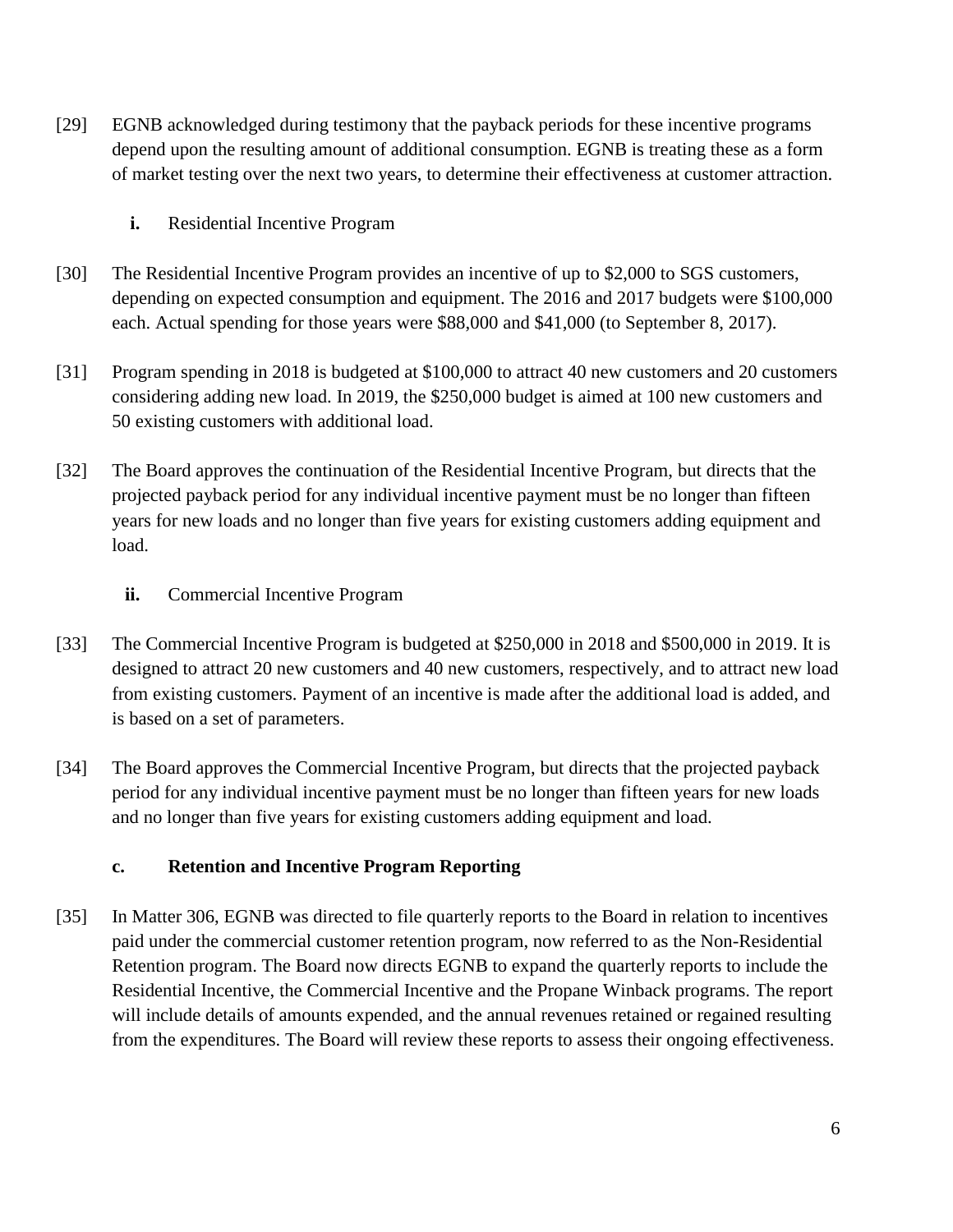## **d. Revision of Budgets**

[36] EGNB filed its 2018 and 2019 budgets, as Exhibit EGNB 6.01. As a result of the Board's determination to reduce the 2016 rate base in paragraph 20, adjustments to the budgets are necessary. EGNB is directed to file revised 2018 and 2019 budgets accordingly.

# **3. Distribution Rates for 2018 and 2019**

# **a. SGS Distribution Rates**

- [37] Based on the revisions to the Act as outlined above, the Board must approve 2018 and 2019 rate increases for the SGS class of customers as described below.
- [38] Sub-sections 52.06(1) and (2) of the Act requires EGNB to file an application for Board approval of rates for the SGS class of customers. Sub-section 52.06(3) directs that the Board shall approve an increase in the variable portion of the SGS rates, with respect to the rates approved by the Board for 2017, by 3%, effective January 1, 2018 and 3%, effective January 1, 2019. The Boardapproved variable portion of the SGS rates for 2017 is \$9.4450/GJ.
- [39] The above requirement is subject to subsection 52.06(4) of the Act, which would apply if the Board were to approve a rate increase for residential electricity rates of more than 3% during the above-mentioned period. In such an event, the Act requires the Board to order a similar increase to SGS rates, and a corresponding decrease in EGNB's revenue requirement, which would be applied to reduce the rates of one or more non-SGS classes, as proposed by EGNB.
- [40] In accordance with these provisions, EGNB filed for approval of the variable portion of SGS rates for 2018 and 2019. The Board finds that the proposed rates are consistent with the requirements of the Act.
- [41] In accordance with the Act, and subject to any adjustments required under subsection 52.06(4), the Board fixes the variable rates for the SGS customer class as follows:
	- a) \$9.728, effective January 1, 2018; and
	- b) \$10.020, effective January 1, 2019, to remain in effect until December 31, 2019.

## **b. Other Classes Distribution Rates**

[42] EGNB's application in this matter does not seek an order to fix or approve rates for any class other than SGS. Section 52.07 of the Act imposes a rates and tariffs freeze in relation to the rates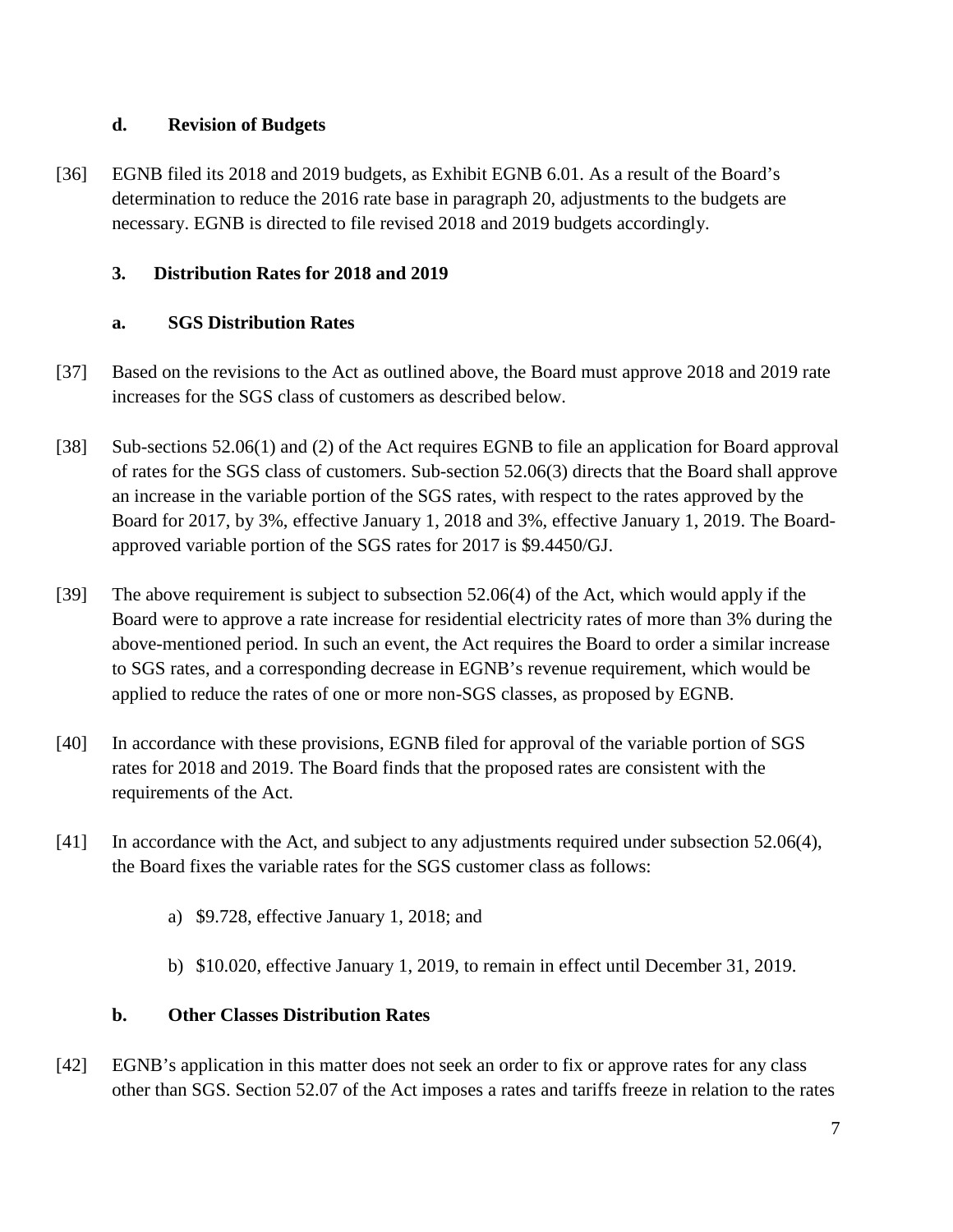and tariffs approved by the Board for non-SGS classes for 2017, to remain in effect until December 31, 2019.

- [43] Accordingly, the Board is making no order with respect to the rates and tariffs for the Mid-General Service (MGS) Class, Large General Service (LGS) Class, Contract General Service (CGS) Class, Industrial Contract General Service (ICGS) Class and Off-Peak Service (OPS) Class. Those rates as were previously approved by the Board for 2017 will therefore remain in effect until December 31, 2019.
- [44] The non-SGS rate freeze is, however, subject to two exceptions that may reduce rates for one or more classes. First, there may be reductions under subsection 52.06(4), where, as described above in relation to the SGS rates, the Board approves a residential electricity rate increase higher than 3%.
- [45] Second, subparagraph 52.03(2)(b)(ii)(B) of the Act requires one-half of any 2018 or 2019 returns exceeding 12.9% to be applied to reduce the revenue requirement for one or more non-SGS classes in the following year, with corresponding rate decreases and rebates, if applicable.
- [46] The Board will deal with these contingencies, if and when they occur.

# **c. Rate Schedules for 2018 and 2019**

- [47] The Board approves the Rate Schedules for 2018 and the Rate Schedules for 2019, as filed with the Board as Schedules 5.1 and 5.2 of EGNB's evidence (Exhibits EGNB 1.19 and EGNB 1.20). EGNB's Handbook of Rates and Distribution Services shall be revised according to any rate changes as and when appropriate.
- [48] EGNB is directed to file an application for 2020 rates for all classes in sufficient time for the Board to approve rates to be effective as of January 1, 2020.

# **4. Other Issues**

## **a. Load Retention Proposal**

[49] The Board has previously endorsed the concept of a load retention program (described as "flex rates" in previous decisions) as a potential benefit in cases where competitive fuel options for large commercial customers could result in significant load losses to the distribution system. In Matter 306, the Board directed EGNB to commence a stakeholder process to establish the parameters of such a program, and to file proposed program details for Board approval.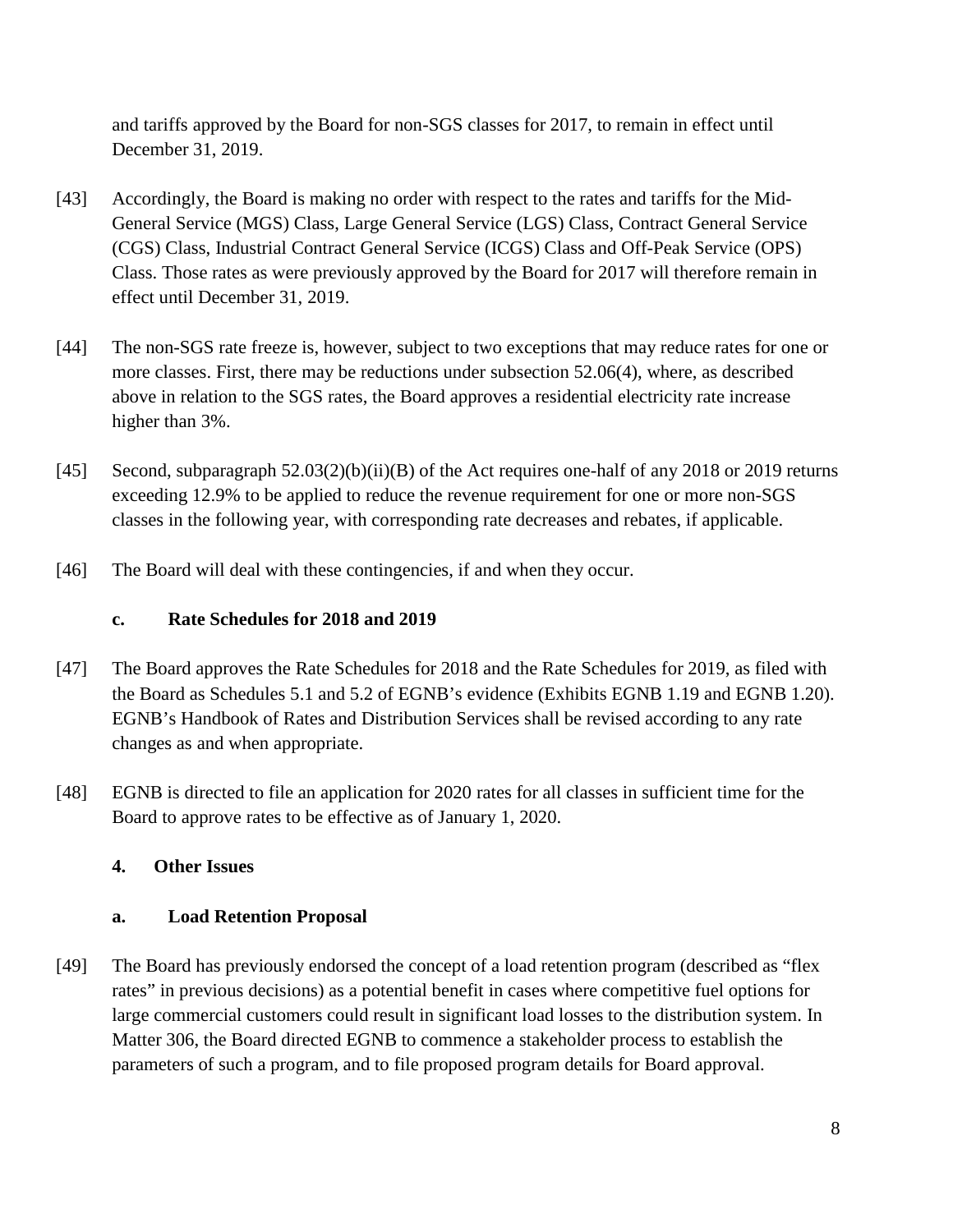- [50] A Load Retention Proposal was filed by EGNB as Section 6.0 in this proceeding (Exhibit EGNB 1.21). There was stakeholder agreement on a number of items, but questions remained concerning the treatment of revenue shortfalls resulting from a retention rate.
- [51] The proposal sets out parameters and a process leading to an application for Board approval. A load retention rate would be available to the ICGS rate class only, and would only become available following the expiry of the legislated rate freeze. The resulting revenue shortfall would be held in a variance account, to be fully recovered from all customers on a volumetric basis.
- [52] Mr. Knecht's filed evidence provides an assessment of the proposal. He generally agrees with the practice of a "flex rate mechanism" to allow utilities to respond to competitive threats. He does not believe that Board pre-approval is necessary, beyond an initial application process, which would establish Board rules and determine whether Board pre-approval is necessary on an ongoing basis.
- [53] There should be no reconciliation, in Mr. Knecht's opinion, of any revenue shortfall during the period between the commencement of a retention rate and the next general rate application. For the interim period, a shortfall should be borne by the utility, not by rate payers. In his view, this provides the utility with greater motivation to diligently negotiate with a customer seeking a retention rate.
- [54] Mr. Knecht also stated that, assuming a rate freeze precludes the adoption of flex rates before 2020, the Board's consideration of the Load Retention Proposal should be deferred until an initial application is made. At that stage, he stated, "…circumstances may be very different, come late 2019…" at which time a better evaluation may be made.
- [55] Arauco generally supports EGNB's proposal. In his submission, Mr. Stewart stressed the importance of having a Board approved load retention protocol in place as part of the Board's decision in this matter.
- [56] Mr. Stewart also agreed with EGNB that any interim shortfalls should be borne by ratepayers, on the basis that the retention of loads and the preservation of revenues that are in jeopardy benefit the system as a whole. The onus would be on EGNB to later convince the Board of the longer term benefits of any retention rate at the next general rate hearing.
- [57] In the Public Intervener's final submission, Ms. Black agreed that it would be best to have a retention rate process in place, prior to the Board's consideration of an application. Ms. Black maintained, however, that any consequential interim revenue shortfalls should be borne by the utility. Finally, Ms. Black submitted that there is no real benefit to having a pre-approval process, particularly if there is to be no consideration of interim recovery from ratepayers.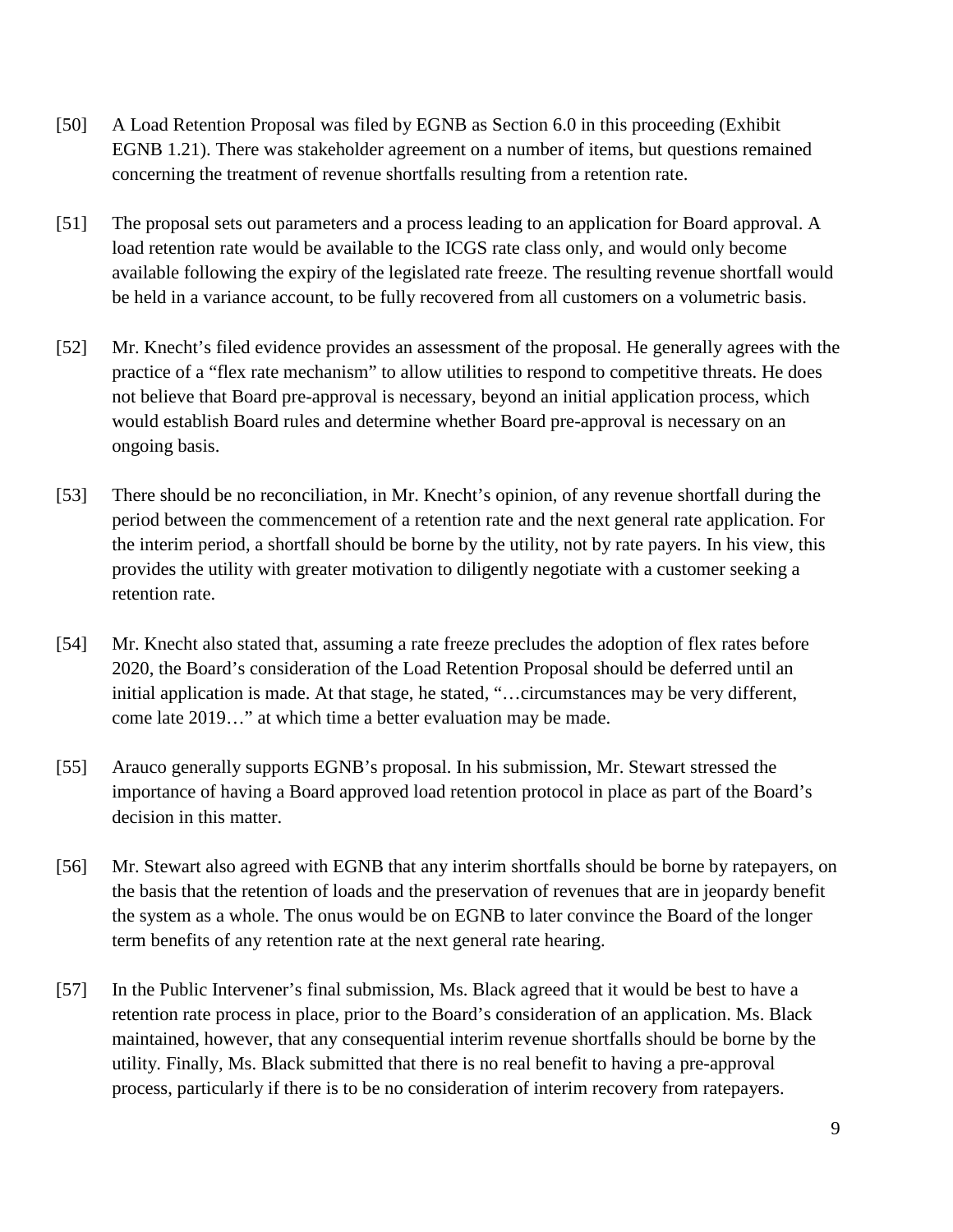- [58] It is a generally accepted regulatory principle that rate discounts to retain customers are reasonable, in circumstances where it is shown that the system as a whole benefits by retaining loads that would otherwise be lost.
- [59] One of the requirements of the Load Retention Proposal is that it must be shown that retaining a customer's load at a retention rate is "better for the natural gas distribution system including the utility than losing the customer in question." This would be a key factor in the Board's consideration of an application.
- [60] Subsection 52(1) of the Act and section 60 of the *Energy and Utilities Board Act* require an order or approval of the Board to charge for the distribution of gas or to change any tariff. These provisions apply to a proposal to charge a load retention rate.
- [61] Paragraph 52(5)(b) of the Act also allows the Board to recognize a regulatory variance account as part of EGNB's regulated assets.
- [62] The Board approves the provision by EGNB of a Load Retention Program to the ICGS customer class, subject to the following conditions:
	- a) the load retention rate parameters, the joint application process and the customer application process, shall be as set out in pages  $2 - 4$  of the Load Retention Proposal as filed by EGNB as Section 6.0 (Exhibit EGNB 1.21) of its application;
	- b) the Board will consider an earlier application, but no load retention rate shall be effective prior to January 1, 2020;
	- c) subject to b), a load retention rate shall apply to the customer as of the next billing cycle following the Board's approval;
	- d) revenue shortfalls as a result of a load retention rate shall be recorded by EGNB in a Load Retention Variance Account (LRVA);
	- e) amounts recorded in the LRVA shall be included in the revenue requirement for EGNB's next fiscal year.
- [63] At the next rate application, following the Board's approval of a load retention rate, the Board will determine, *inter alia*:
	- a) the allocation of LRVA amounts among rate classes;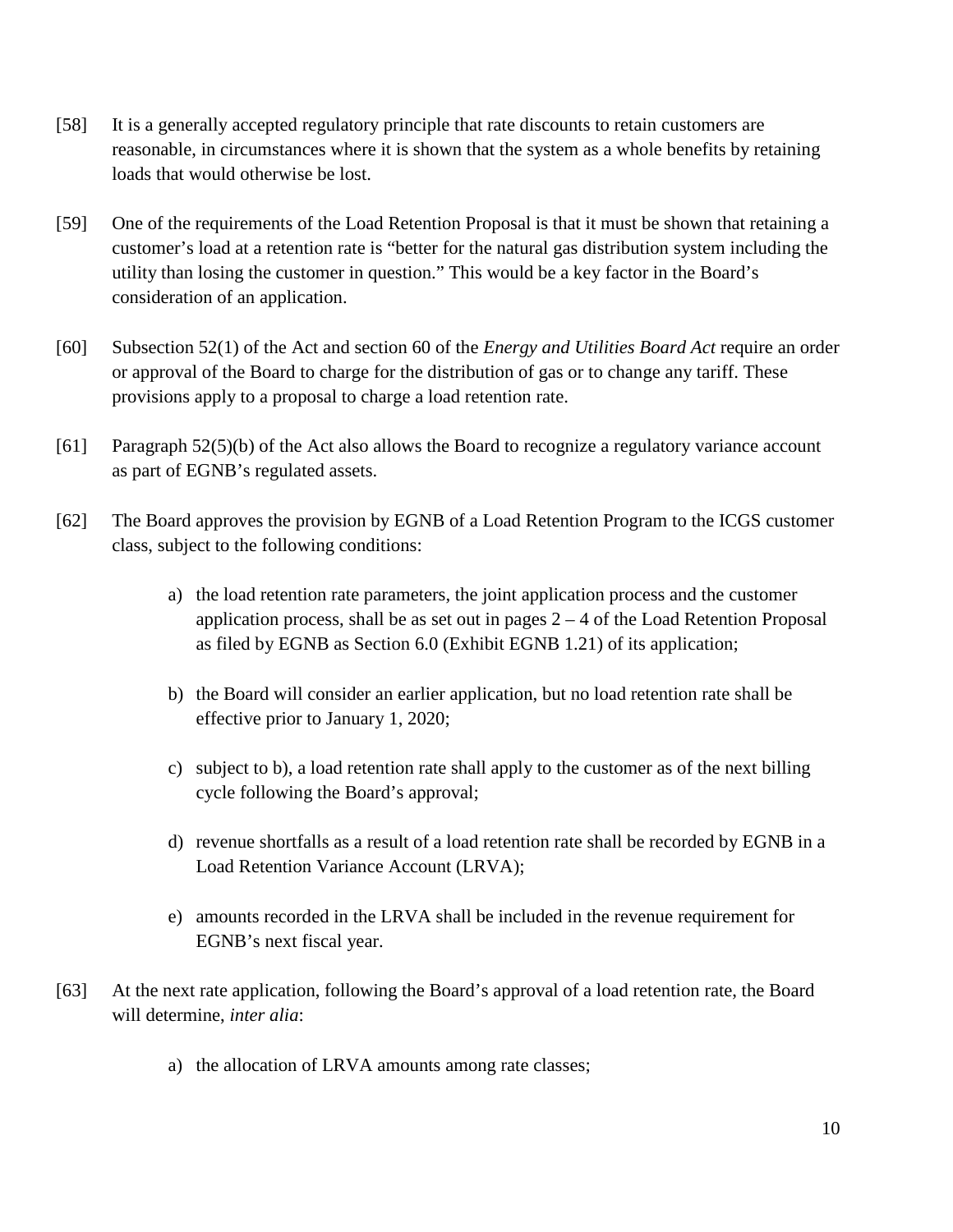- b) whether the circumstances requiring a load retention rate continue to apply to any applicable customer, and if so, determine a process for the Board's ongoing review of such circumstances;
- c) whether any further revenue shortfalls as a result of the load retention rate will continue to form part of EGNB's revenue requirement; and
- d) whether the LRVA will be recognized as part of EGNB's regulated assets.

# **b. 2017 Regulatory Financial Statements**

- [64] The next rate application is not anticipated until mid-2019 for the 2020 test year. EGNB has proposed that the 2017 retrospective financial review occur by way of a written proceeding, with the filing of the 2017 regulatory financial statements and related reports by April 30, 2018.
- [65] The Board directs EGNB to file its 2017 regulatory financial statements and related evidence on or before April 30, 2018. The Board will decide the hearing method and schedule following such filing.

## **c. Handbook of Rates and Distribution Services**

- [66] In Matter 330, the Board directed EGNB to review its customer service policies and to make the necessary changes and updates to its Handbook of Rates and Distribution Services (Rate Handbook), to be filed with the current matter.
- [67] EGNB's evidence includes the January 1, 2017 version of its Rate Handbook, with proposed revisions to the current version indicated. EGNB seeks the Board's approval of a new version, based on the revisions. EGNB submits that the revisions are not substantive, and do not impact the rates charged to customers. They are therefore not affected by the legislated rate freeze in 2018 and 2019 for non-SGS customers. The Board accepts this argument.
- [68] EGNB acknowledged in its interrogatory responses to the Public Intervener and Board staff, that certain additional revisions or corrections are required. In satisfaction of an undertaking, EGNB also provided revised language relating to meter tests in Appendix B of the Rate Handbook. During Board Counsel's questions at the hearing, EGNB acknowledged several other areas of the Rate Handbook that would benefit from clearer language.
- [69] The Board accepts the revisions to the Rate Handbook as set out in Section 7.0 of EGNB's application (Exhibit EGNB 1.22), subject to the inclusion of the Appendix B language as set out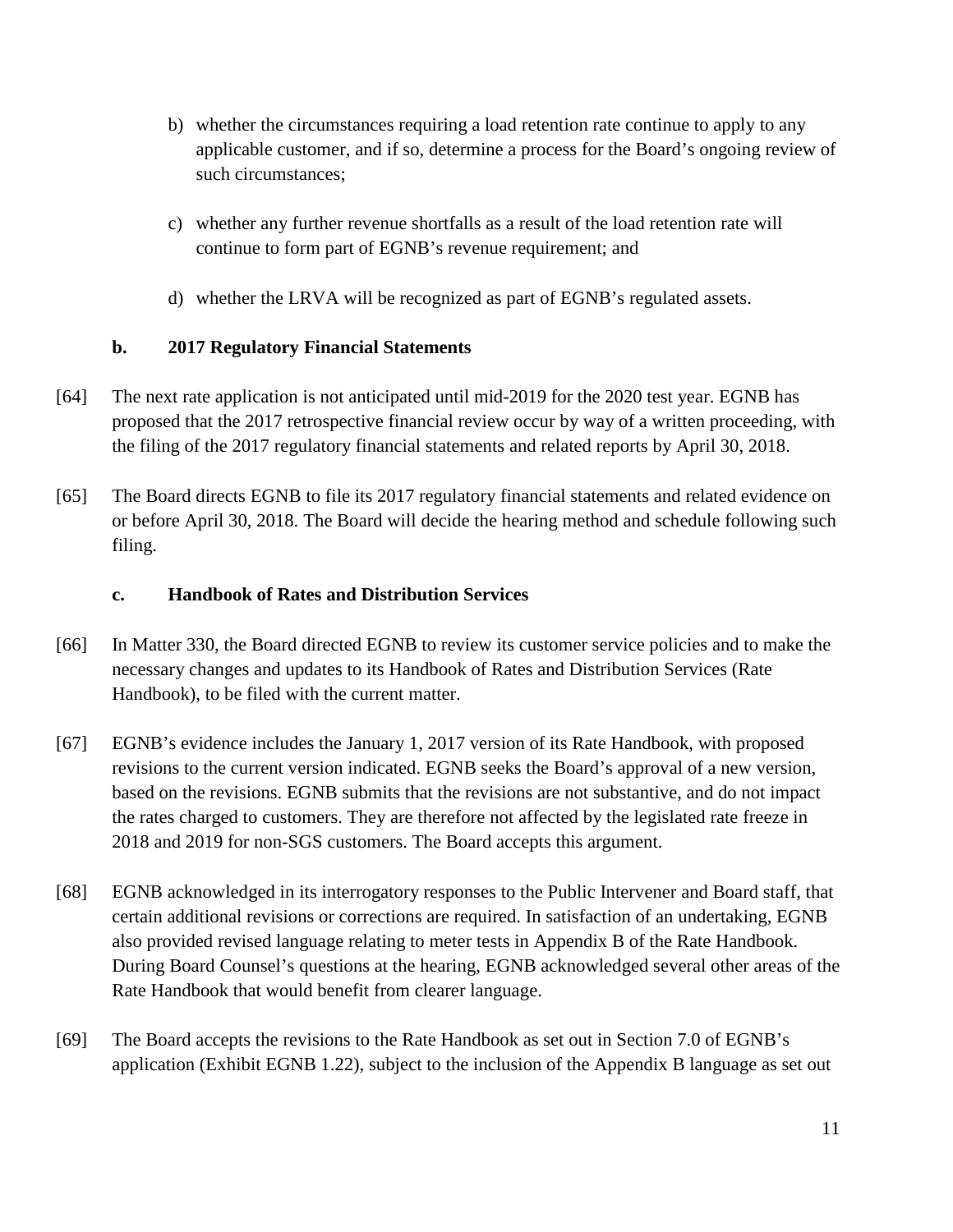in Exhibit EGNB 6.02. With those inclusions, the Rate Handbook is hereby approved, to be published by EGNB and dated as of the date of this decision.

[70] EGNB is directed to consult with Board staff and the Interveners for the purposes of identifying further non-substantive revisions to the Rate Handbook, including, but not limited to those identified in the interrogatory responses and during the hearing. EGNB is directed to file a proposed revised Rate Handbook resulting from these consultations as part of its application for approval of its 2018 regulatory financial statements.

## **d. Rate Class Review and Assignment**

- [71] EGNB uses historical loads in its annual customer rate class review. Based on 12-month loads to the end of September, non-SGS customers may be moved to a different customer class as of November. In Matter 330, the Board directed EGNB to evaluate a suggestion by Mr. Knecht that using weather-normalized loads for annually assigning non-SGS customers to rate classes would be more accurate or stable.
- [72] EGNB filed its analysis as Schedule 3.10 (Exhibit EGNB 1.13) in this matter. A total of 390 customers were moved to another rate class as a result of its October 2016 review. Using a weather-normalized approach for the same period, 310 customers would have been re-allocated. In response to an interrogatory, EGNB also provided an analysis for the previous year. It produced similar results, with 332 customer moves, versus 279 moves using a weathernormalized approach.
- [73] Although the weather-normalized evaluation resulted in fewer class changes, EGNB points out that it would have, for the period in question, resulted in fewer customers moving to a lower per GJ rate class. It also submitted that the weather-normalized consumption approach is less transparent to re-allocated customers, which, unlike the current method, cannot be validated by the customer reviewing its monthly billings.
- [74] The Board agrees that the current annual historical load method of re-assigning non-SGS customers to a different rate class is preferable to adopting a method based on weathernormalized loads. The simplicity and transparency of the current method for affected customers reduces any customer confusion following the November billing cycle.